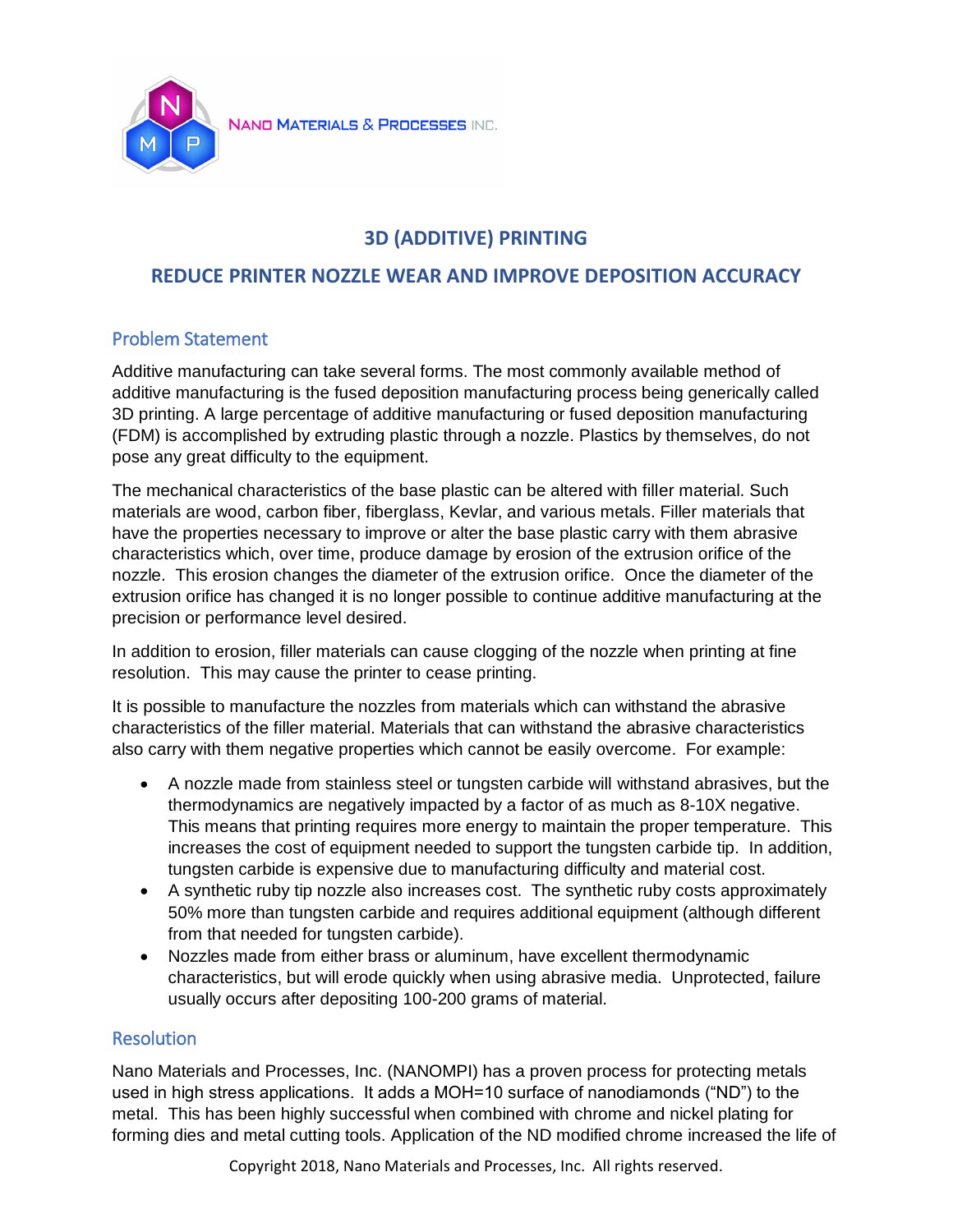the tool by10 fold. This translates to 1200-1400 hardness using the Vickers HV scale in kg/mm. This compares to 865-1076 for tungsten carbide. Nanodiamond is a 38.7% improvement over tungsten.

Forming, stamping, and extrusion dies are used with metal (not plastic) and undergo significantly more abuse in the harsh manufacturing process than that which occurs in the extrusion nozzle of an FDM robot machine.

3D printing nozzles have two different inside diameters, one at the inlet and one at the outlet. At the inlet the nozzles can be 2 mm or 3 mm and at the outlet the opening can be as small as 0.2mm or as large as 0.6 mm. Due to the confined nature of the nozzles inner path, it is not possible to chrome this path. Therefore, two different coating technologies were used on the first article prototype 3D printing nozzles. Both coatings derive their performance from the abrasion resistance characteristics offered by the diamond and from the thin film mechanics that permits the formation of a very thin film that is infused with the *nanodiamond*.

Six sets of nozzles have been provided to independent users for evaluation. The users print with filled materials and some use extreme fills of as high as 30% carbon.

Initial results from 3 users were as follows:

- 1. After 1500g of 30% carbon filed PETG no noticeable degradation
- 2. Other users have run 20% filed materials with the same results
- 3. Improved flow characterized by no clogging following use of three (3) spools of low quality PLA and with no need for cleaning
- 4. Excellent thermo-stability and heat-up of the nozzle characterized by minimal temperature drift and overshot on heat-up
- 5. Nozzle cleans-up easily when hot by simply wiping with paper towel.

### COMPARISON OF NOZZLE MATERIALS

Comparing printer tip cost to durability in grams of material deposited before the need for printer tip replacement:

| Type of Tip<br>(MK8)                                       | <b>Typical Unit Cost</b> | <b>Material Used</b>                        | <b>Grams Deposited</b><br><b>Before Failure</b> | <b>Tip Cost/Gram</b><br>Deposited |
|------------------------------------------------------------|--------------------------|---------------------------------------------|-------------------------------------------------|-----------------------------------|
| Brass, non-<br>coated                                      | $$4-6$                   | 20% carbon fill                             | 100                                             | \$0.04-0.06                       |
| Brass with twin<br>clad XT Coating                         | \$15 to 25€              |                                             |                                                 |                                   |
| <b>Stainless Steel</b><br>or Hardened<br><b>Tool Steel</b> | \$25-30                  |                                             | 200-300                                         | \$0.10-0.125                      |
| <b>Chrome Coated</b>                                       | \$25-30                  |                                             |                                                 |                                   |
| Tungsten<br>Premium Alloy<br>(post machined)               | 49€                      |                                             |                                                 | No data available                 |
| Ruby Tip <sup>1</sup>                                      | \$85                     |                                             |                                                 |                                   |
| $ND$ Coated <sup>3</sup>                                   | \$17                     | <b>30%</b> carbon fill<br>PETG <sup>2</sup> | 1500 g and still<br>going                       | $<$ \$0.011                       |

Notes: 1 – Ruby tips may fracture

2 – Currently considered the most abrasive printing material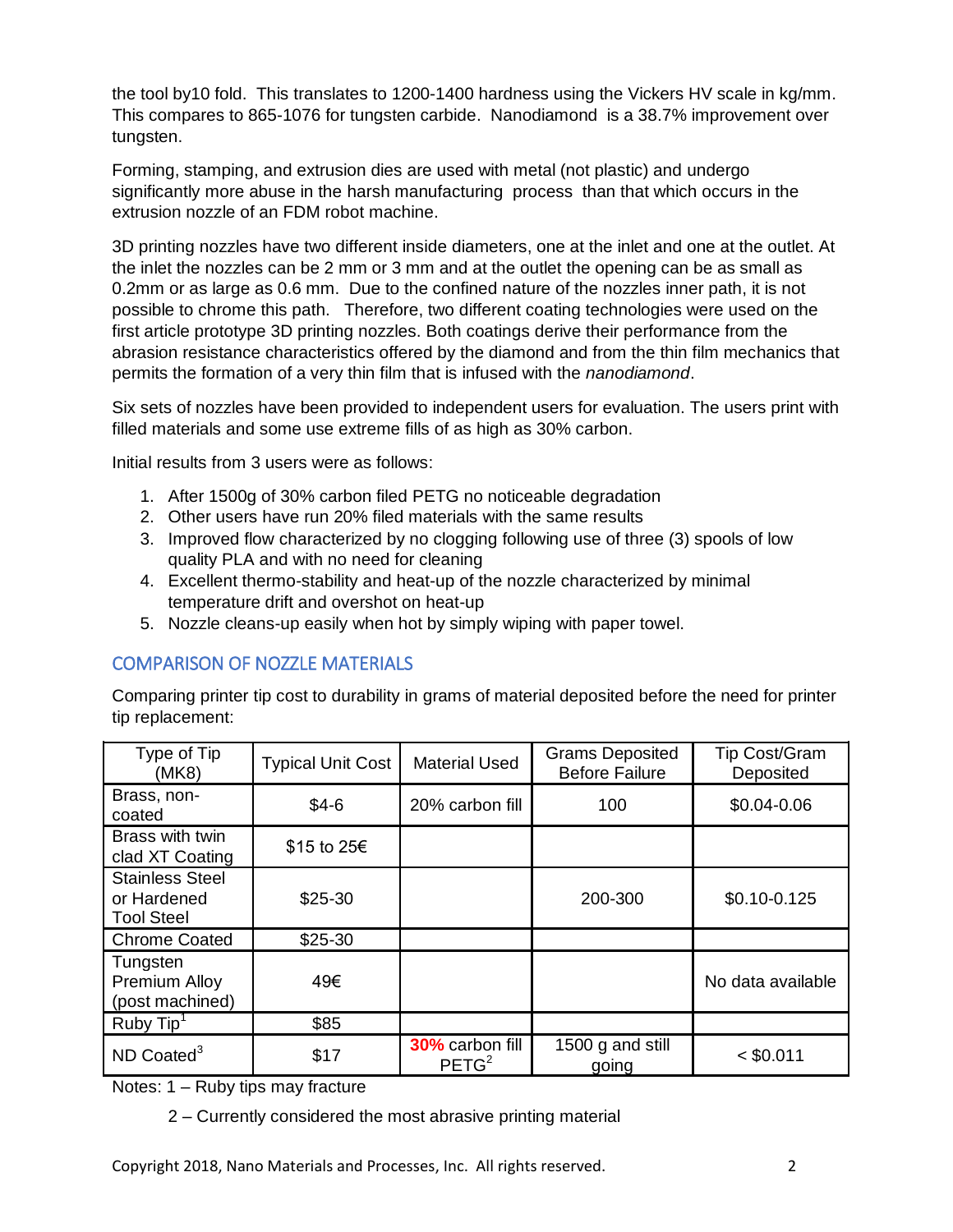3 – Actual end-user experience (third-party)

The reason for the durability of nanodiamond coated 3D printer tips can be seen by comparing test results of nanodiamond coatings to those of known tungsten/chromium carbide coatings.

**Non-cosmetic, mechanical coatings** using nanodiamonds with a coating metal, custom developed and optimized for 3D printer nozzles provides these benefits:

- Increased mechanical surface strength
- Increased surface lubricity
- Increased surface life
- Reduction or elimination of unfavorable reactions between fluids and base materials
- Increased life for continuous stamping dies

| Micro-hardness of the plating, Vickers HV, kg/mm                    | 1200-1400 |  |
|---------------------------------------------------------------------|-----------|--|
| Recommended plating width on the working detail<br>surface, Microns | $5-20$    |  |
| Increase of the service life with plating                           | $2 - 15X$ |  |

### PERFORMANCE OF COATINGS

### **Tungsten/Chromium Carbide Coatings**

| <b>Carbidex</b><br><b>Series</b> | <b>Rockwell</b><br><b>Hardness</b><br>(HRC) | <b>Alloy Composition</b>                                                                                                                                                                                            | <b>Vickers</b><br><b>Hardness</b><br>(HV) |
|----------------------------------|---------------------------------------------|---------------------------------------------------------------------------------------------------------------------------------------------------------------------------------------------------------------------|-------------------------------------------|
| C1000                            | 68-71 HRC                                   | Formulation of Tungsten Carbide, Cobalt Matrix<br>Key Characteristics: Ultimate abrasion resistance with moderate<br>corrosion resistance                                                                           | 940-1076 HV                               |
| C1000Ni                          | 68-71 HRC                                   | Formulation of Tungsten Carbide, Nickel Matrix<br>Key Characteristic: Ultimate abrasion and moderate to good<br>corrosion resistance                                                                                | 940-1076 HV                               |
| C1000-17                         | 66-68 HRC                                   | Formulation of Tungsten Carbide, Cobalt Matrix<br>Key Characteristic: Ultimate abrasion and moderate corrosion<br>resistance with ductility                                                                         | 865-940 HV                                |
| C1000Cr                          | 69-70 HRC                                   | Formulation of Tungsten Carbide, Cobalt, 69-70 HRC Chrome<br><b>Matrix</b><br>Key Characteristic: Ultimate abrasion and good to excellent<br>corrosion resistance                                                   | 1044-1076 HV                              |
| C4000                            | 55-60 HRC                                   | Formulation of Carbon, Chromium, Nickel Matrix<br>Key Characteristic: Moderate corrosion and abrasion resistance<br>with high temperature performance                                                               | 620-740 HV                                |
| C5000<br>(CPR)                   | 58-62 HRC                                   | Proprietary Formulation of Carbides within a Nickel Chrome<br><b>Cobalt Matrix</b><br>Key Characteristic:<br>Moderate wear, extreme corrosion resistance, economical                                                | 690-790 HV                                |
| C6000                            | 58-62 HRC                                   | Proprietary Formulation of Carbon, Chromium, Tungsten, Nickel<br>Key Characteristics: Moderate wear, extreme corrosion,<br>economical                                                                               | 690-790 HV                                |
| C9000                            | 68-71 HRC                                   | Formulation of Tungsten Carbide (micron & nanometer<br>particles), Cobalt Matrix. Key Characteristic: Excellent wear<br>resistance and good corrosion resistance specially formulated<br>for fine particle abrasion | 940-1-076 HV                              |